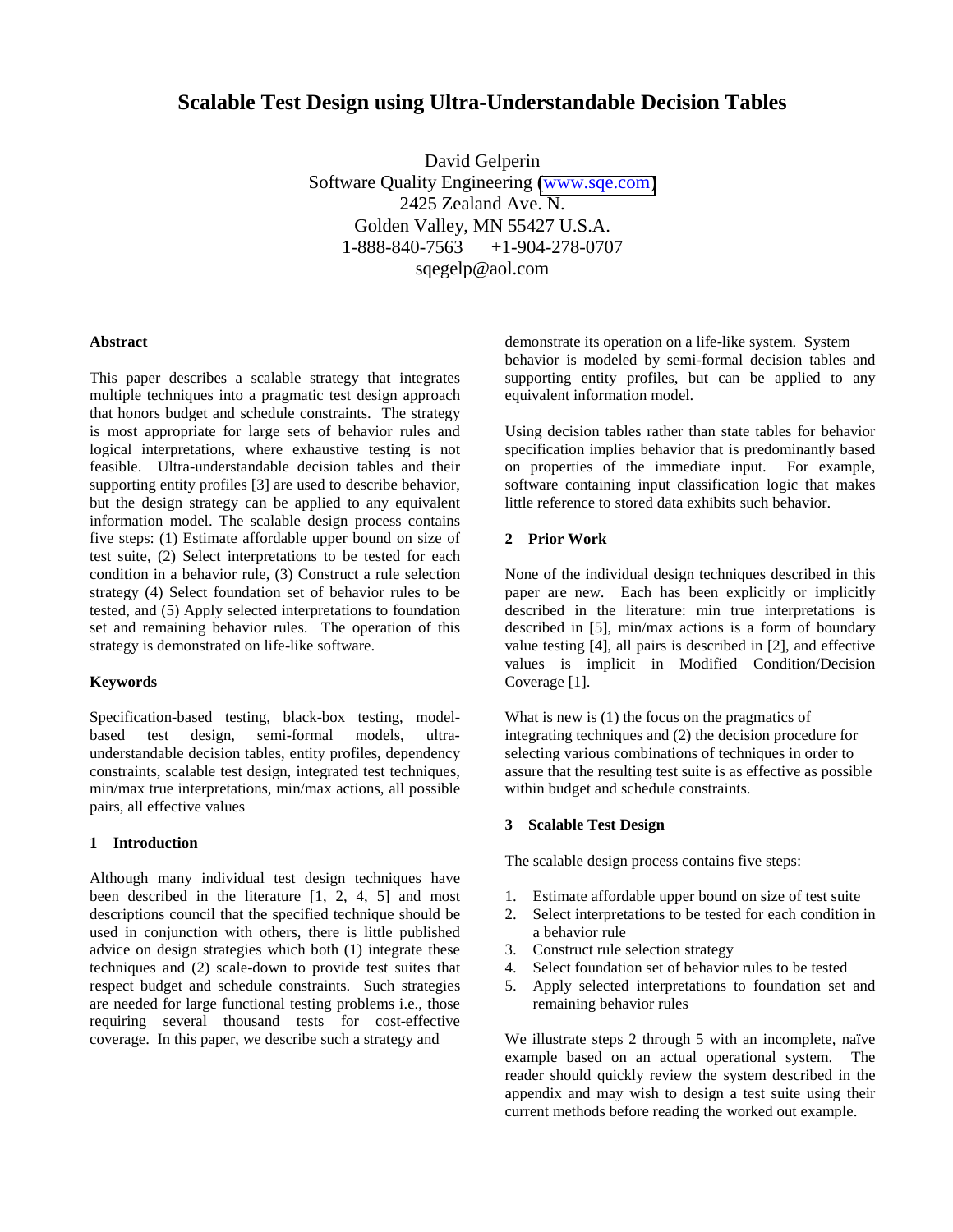### **3.1 Estimate Upper Bound**

The goal of suite bound estimation is to provide guidance to design decisions. This is not only to assure that the test suite respects the budget and schedule, but also to assure that candidate tests are not rejected because of phantom constraints.

Bounding the size of a test suite is an exercise in determining which order of magnitude is "too large". Is it ten, one hundred, one thousand, ten thousand, or one hundred thousand tests? An order of magnitude bound can be refined when enough is known about both the cost and time constraints and the cost and time requirements of each test. Costs include those of test development, execution, and maintenance. Time constraints include the time to develop and the time to execute.

#### **3.2 Select Interpretations**

An interpretation for the conditional expression of a behavior rule is the specific pattern of true and false conditions that causes that rule to be applicable to a situation. Interpretations can occur at multiple levels of abstraction. For example, consider the behavior rule:

Jane stays at home when the weather is very bad (C1) or she feels very sick (C2)

and the (condition definition for) weather is very bad when it is very cold (C1a) or snowing very hard (C1b) or raining very hard (C1c).

At the top level of abstraction, there are four possible interpretations for the rule's compound condition since C1 and C2 are independent. Of these interpretations, the compound condition is True for three of them (i.e., Jane stays at home) and False for the other as follows:

T1 – the weather is very bad and Jane feels very sick

T2 – the weather is very bad and Jane does not feel very sick

T3 – the weather is not very bad and Jane feels very sick

F1 – the weather is not very bad and Jane does not feel very sick

At the level of abstraction involving the definition of "the weather is very bad", there are eight interpretations, but only five are possible due to real world constraints. Of these five, the weather is very bad is True for four of them and False for the other as follows:

 $T1 - it$  is very cold and it is snowing very hard and (it is not raining very hard)

T2 – it is very cold and it is not snowing very hard and (it is not raining very hard)

T3 – it is not very cold and it is snowing very hard and (it is not raining very hard)

T4 – (it is not very cold) and (it is not snowing very hard) and it is raining very hard

F1 – it is not very cold and it is not snowing very hard and it is not raining very hard

Each of the conditions in parenthesis is True because of the truth of one of the other conditions in the interpretation.

Combining these two levels, there are ten possible interpretations for the extended conditional expression of the behavior rule, nine Trues and one False.

#### **Min/Max True Interpretations Strategy**

We now define a selection strategy for use when the number of true interpretations is too large. Consider behavior rule 3 in the Pass Orders System Decision Table.

| Rule | Order is:<br>Uncorrectable<br>[3]<br>Correctable<br>[10]<br>Valid [1] | Order is:<br>Unoverrideable<br>T<br>OVerrideable [1]<br>Authorized [1]<br>OTher $[1]$ | Order is:<br>DOT[2]<br>(Derivative<br>Options<br>Trading)<br>Trader [2] | Order is:<br>Unassigned<br>[2]<br>Assigned<br>  1 | Receive<br>order<br>request $\&$<br>assign id<br>& verify<br>order | Support                                | Pass<br>OK<br>orders<br>to<br>DOT,<br>Trader |
|------|-----------------------------------------------------------------------|---------------------------------------------------------------------------------------|-------------------------------------------------------------------------|---------------------------------------------------|--------------------------------------------------------------------|----------------------------------------|----------------------------------------------|
| 3    | Correctable                                                           | OVerrideable                                                                          | Trader                                                                  | Unassigned                                        | X                                                                  | correction<br>overriding<br>assignment | Trader                                       |

Designing a test involving this rule entails applying an interpretation in which Order is Correctable. To determine how many ways Order can be Correctable, we look at the derived profile of Customer Order and find:

| Object Name | Compound              | <b>Attribute Description</b> | Value Name  | Value Definition                    |
|-------------|-----------------------|------------------------------|-------------|-------------------------------------|
|             | <b>Attribute Name</b> |                              |             |                                     |
| Customer    | Correctness           | Validity of all fields,      |             |                                     |
| Order       |                       | but trader & authorizer      |             |                                     |
|             |                       |                              | Correctable | At $05 \& At06$ valid, but at least |
|             |                       |                              |             | one of At02 through At04 and        |
|             |                       |                              |             | At07 through At12 not valid         |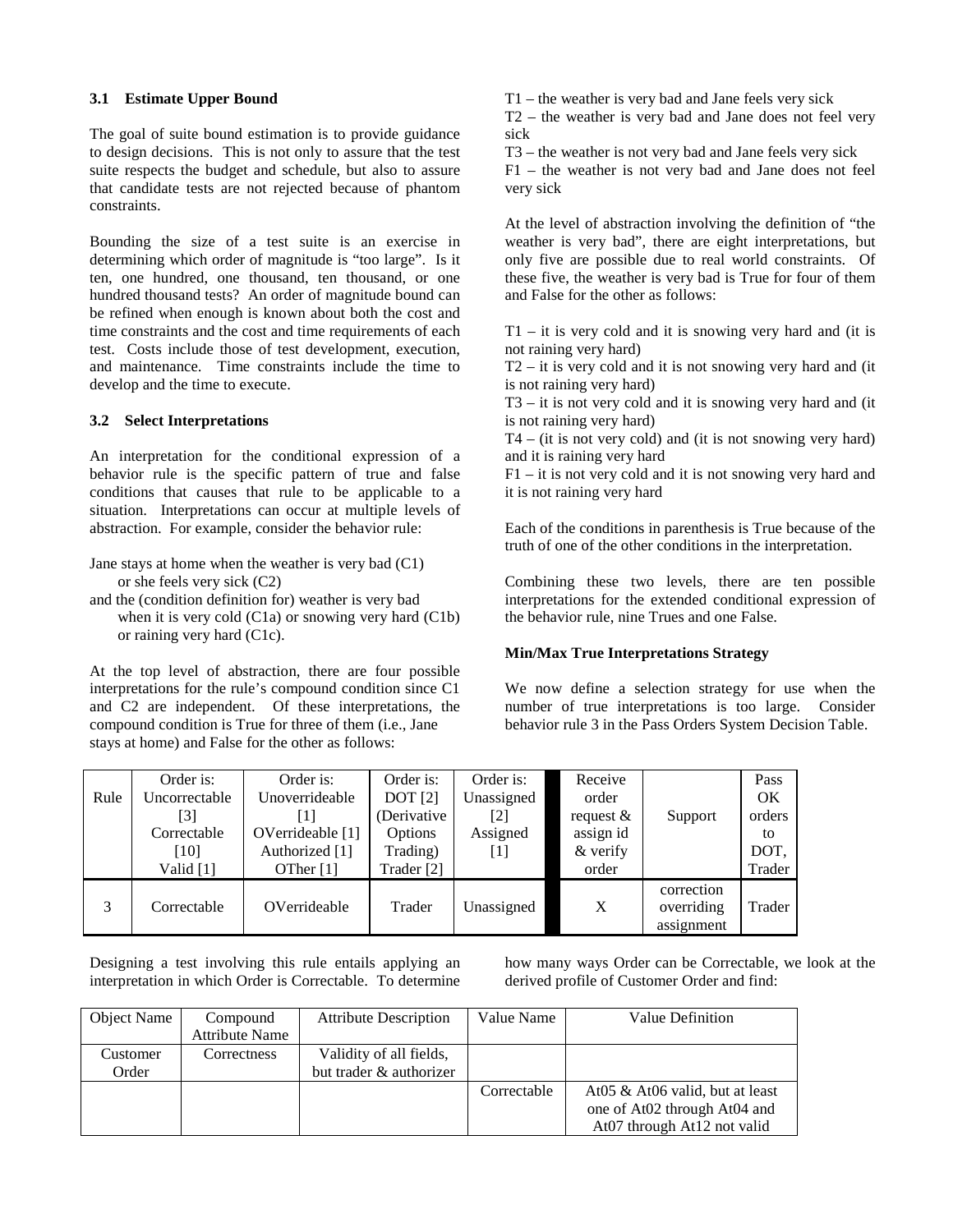Therefore Order is Correctable when [Customer Identifier is valid] and [Security Identifier is valid] and [(Order Date is invalid) or (Order Time is invalid) or (Order Taker is invalid) or (Order Type is invalid) or (Order Quantity is invalid) or (Order Duration is invalid) or (Security Price Type is invalid) or (Security Price Limit is invalid) or (Trade Payment Type is invalid)] .

If we assume that each condition in this definition has exactly one way to be True and one way to be False, there are  $2^{11}$  (= 2048) interpretations of which  $2^9 - 1$  (= 511) are True and therefore 511 distinct ways in which Order can be Correctable.

The **minimum true interpretations strategy** selects just those interpretations in which exactly one of the disjuncts in the disjunctive normal form of the conditional

> [Customer Identifier is valid] and [Security Identifier is valid] and [(Order Date is invalid) and (Order Time is valid) and (Order Taker is valid) and (Order Type is valid) and (Order Quantity is valid) and (Order Duration is valid) and (Security Price Type is valid) and (Security Price Limit is valid) and (Trade Payment Type is valid)]

expression is True. For Order is Correctable, there are 9 such interpretations.

The **min/max true interpretations strategy** includes these interpretations plus one in which a maximum number of disjuncts in the disjunctive normal form of the conditional expression is True. This strategy applied to Order is Correctable results in 10 interpretations of which two are:

> [Customer Identifier is valid] and [Security Identifier is valid] and [(Order Date is invalid) and (Order Time is invalid) and (Order Taker is invalid) and (Order Type is invalid) and (Order Quantity is invalid) and (Order Duration is invalid) and (Security Price Type is invalid) and (Security Price Limit is invalid) and (Trade Payment Type is invalid)]

| These are the results if each condition has only one way to |
|-------------------------------------------------------------|
| be True and one to be False. But, what if some conditions   |

have more than two options. For example, looking at the definition of Order Quantity in the basic profile, we find:

| Object Name | Attribute  | Attribute      | Attribute        | Value Name | Value       |
|-------------|------------|----------------|------------------|------------|-------------|
|             | Name       | Description    | Identifier       |            | Definition  |
| Customer    | Order      | Unique         |                  |            |             |
| Order       | Identifier | identifier     | At <sub>01</sub> |            |             |
|             | Order      | Number of      |                  |            |             |
|             | Quantity   | security units | At08             | Valid      | $0 <$ value |
|             |            | to be traded   |                  |            |             |

Order Quantity is a numeric attribute whose value must be greater than 0. Therefore, this attribute can be invalid by being non-numeric or by being equal to 0. If just this attribute has two distinct invalid outcomes, then the total number of interpretations increases by 1024 to 3072, the number of True interpretations increases by 256 to 767, and the number of min/max interpretations increases by 1 to 11.

The min/max true interpretations strategy would be used for each simple and compound attribute value associated with the set of behavior rules. For the behavior rules of the Pass Orders System, there are 11 such attribute values at the top of the decision table.

#### **3.3 Construct a Rule Selection Strategy**

To support scaling, we describe two types of selection criteria with options for each. The first set of options entails output-oriented criteria and the second adds inputoriented criteria. Each type of criteria includes the no choice option. A rule selection strategy would be constructed by choosing one option from each type.

#### **3.3.1 Output-Oriented Criteria**

In a set of behavior rules, each action is either conditional (i.e., sometimes does not occur) or unconditional (i.e., always occurs). Output-oriented criteria focus on conditional actions and their co-occurrences.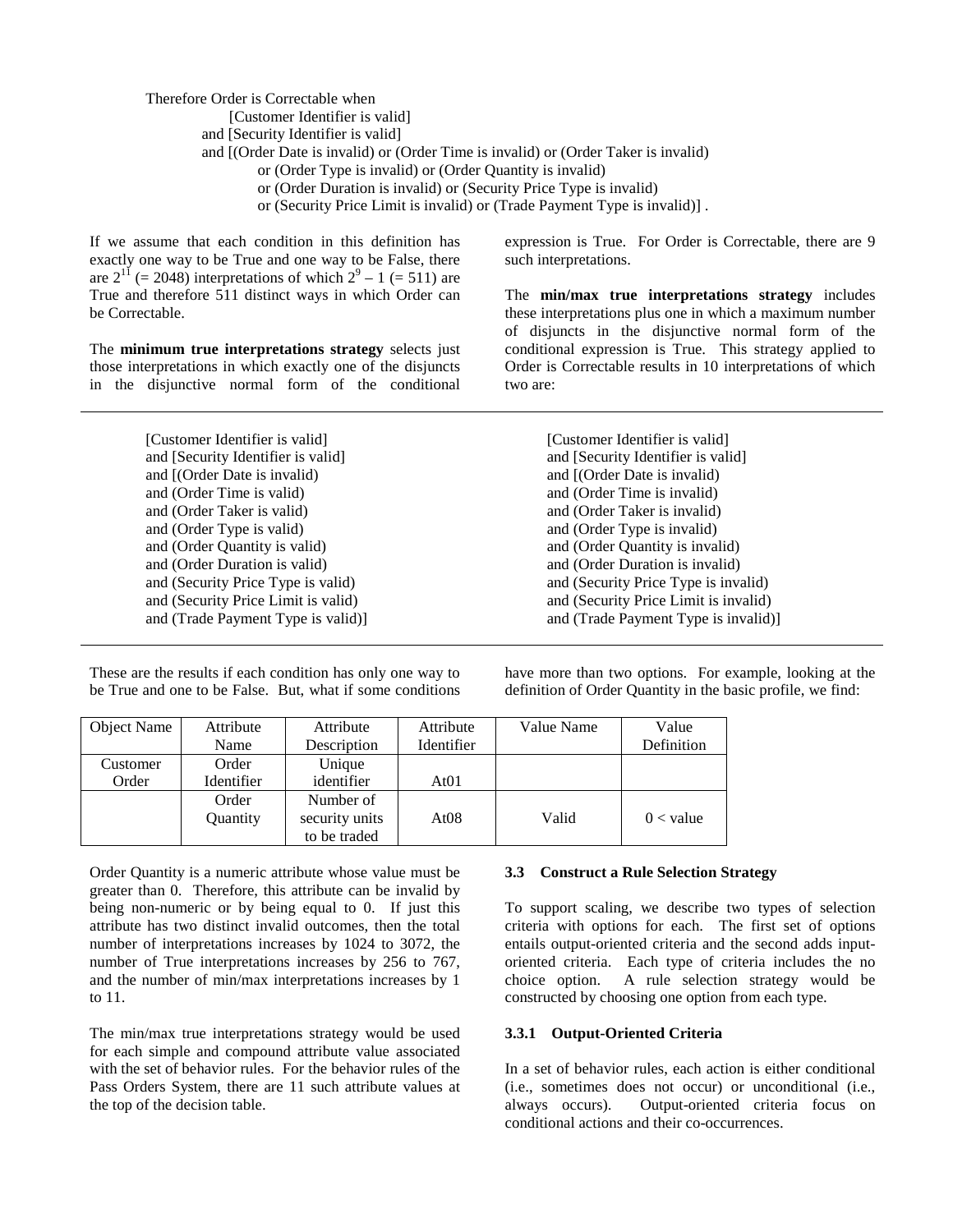#### **3.3.1.1 Output Option 1: Min/Max Actions + All Possible Action Pairs**

Following the approach to min/max interpretations, we define a **min/max actions criterion** in an analogous fashion. For each conditional action, the minimum actions criterion selects one rule which has the smallest number of co-occurring conditional actions. This selection may not be unique. For each conditional action, the maximum actions criterion selects one rule which has the greatest number of co-occurring conditional actions. Again, the selection may not be unique. The min/max actions criteria combines these two approaches.

For the Pass Orders System, rules 1-2, 8-9, and 12-14 satisfy the minimum actions criterion, while rules 1-2, and 3-4 satisfy the maximum actions criterion. Therefore, the set of 9 rules 1-4, 8-9, and 12-14 satisfies the min/max actions criteria.

Some conditional actions can co-occur, while others can not (e.g., support assignment and pass to DOT). The **allpossible action pairs criterion** requires that all conditional actions that can co-occur must be in the selected set

For the Pass Orders System, rules 3-4 satisfy this criterion. For other rule sets, this criterion would add rules to the min/max actions set.

### **3.3.1.2 Output Option 2: Maximum Actions or All Possible Action Pairs**

If the set from option 1 is too large, one or both of these criteria could yield an acceptable size set.

### **3.3.1.3 Output Option 3: All Risky Action Pairs**

This criterion assumes that knowledge about failure-impact or fault-likelihood risk is available to guide the selection process and that most action pairs are not risky. This criterion yields a smaller suite that is cost-effective as long as the risk knowledge is accurate.

### **3.3.2 Input-Oriented Criteria**

To define these criteria, we introduce the concept of **affective input values or conditions** relative to a behavior rule. Consider the following behavior rules:

|      | Order is:          | Order is:          | Order is:      | Order is:         | Receive      |            | Pass   |           |
|------|--------------------|--------------------|----------------|-------------------|--------------|------------|--------|-----------|
| Rule | Uncorrectable      | Unoverrideable [1] | <b>DOT</b> [2] | Unassigned        | order        |            | OK     | Pass NG   |
|      | [3]                | OVerrideable [1]   | (Derivative    | $\lceil 2 \rceil$ | request $\&$ | Support    | orders | orders to |
|      | Correctable $[10]$ | Authorized [1]     | Options        | Assigned          | assign id    |            | to     | Head      |
|      | Valid $[1]$        | OTher [1]          | Trading)       | [1]               | & verify     |            | DOT,   | Trader    |
|      |                    |                    | Trader [2]     |                   | order        |            | Trader |           |
|      | Uncorrectable      | ---                | ---            | ---               | X            |            |        | Uncorrect |
|      |                    |                    |                |                   |              |            |        | -able     |
| 10   | Correctable        | Authorized         | Trader         | Assigned          | X            | correction | Trader |           |
|      |                    | or OTher           |                |                   |              |            |        |           |
| 14   | Valid              | Authorized         | Trader         | Assigned          | X            |            | Trader |           |
|      |                    | or OTher           |                |                   |              |            |        |           |

Note that Order is Correctable in rule 10 and that changing this condition to either of its alternatives will change the execution result in any correct implementation of these rules. This is the test for value or condition affectiveness. If changing a value or condition to any of its alternatives, while holding all other conditional elements of the rule constant, causes a change in the execution result, then the original value or condition is affective relative to this rule. Note that Order is Trader in rule 1 is not affective by this test.

Now consider Order is Authorized in rule 10. This is also not affective by this definition, since changing it to Order is OTher yields the same execution result in any correct implementation. However changing it to either Order is Unoverrideable or Order is OVerrideable yields a different result. To describe this situation, we speak of **an affective set of input values or conditions**. In our example, Authorized and OTher constitute an affective set. For affective sets, changing to any alternative outside the set changes the result, while changing to any alternative in the set does not.

The definitions for affective values, conditions, and sets hold for inputs affecting calculations as well as those affecting selection.

### **3.3.2.1 Input Option 1: All Possible Affective Pairs + All Effective Values**

 Two values or conditions appearing in a behavior rule are an affective pair if and only if they are each affective or a member of an effect set in that rule.

The **all-possible affective pairs** criterion requires that every pair which is effective somewhere in a set of behavior rules must appear as an affective pair in the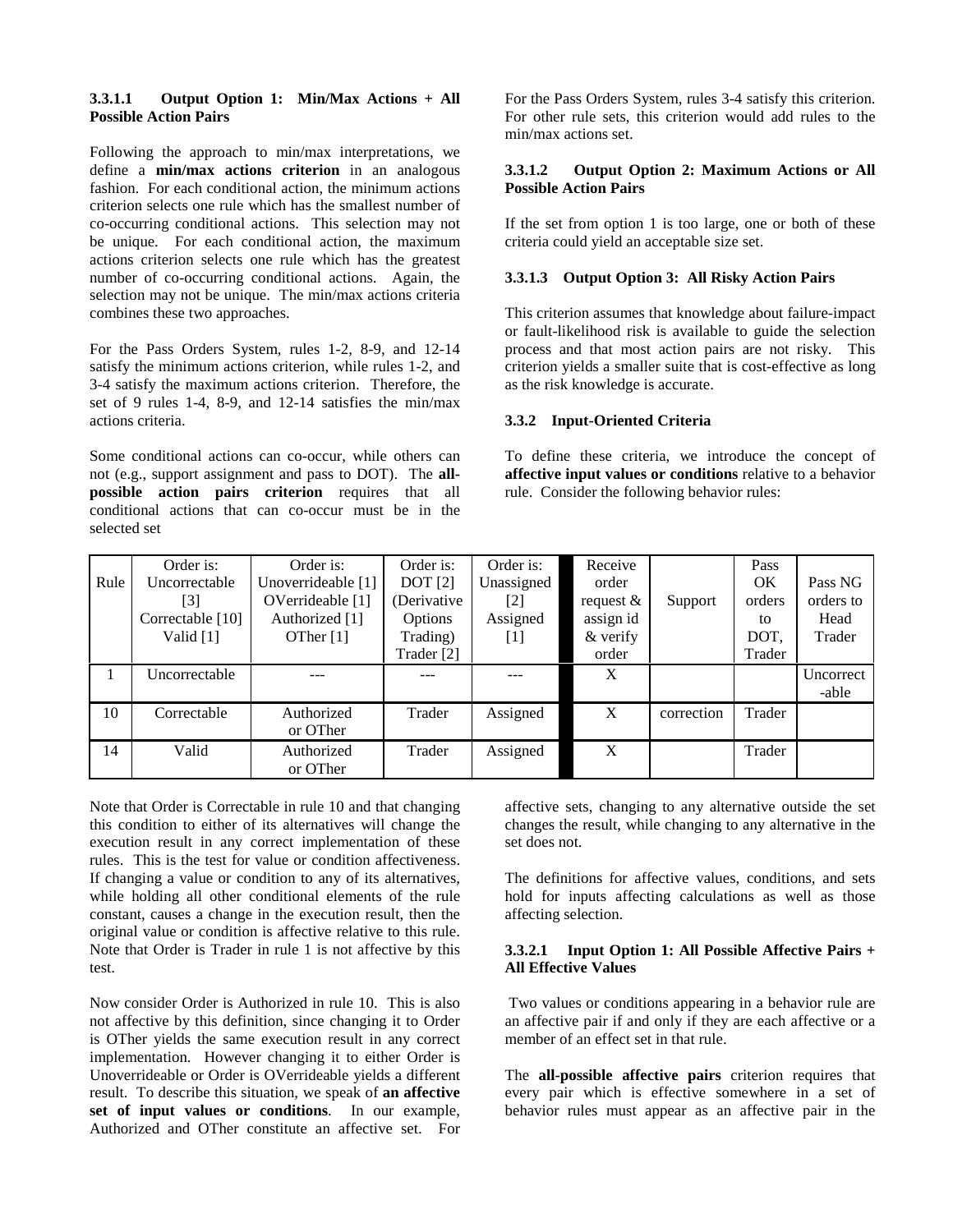selected subset. For the Pass Orders System, rules 2-4 and 10-13 satisfy this criterion.

The **all effective values criterion** requires that each value or condition which is effective or a member of an effect set somewhere in a set of behavior rules must appear and be effective in the selected subset. For the Pass Orders System, rules 1-3, 13, and 14 satisfy this criterion.

The combined criteria are satisfied by rules 1-4 and 10-13. Note that including the effective values criterion adds rules in which there is only one effective value and that value is not contained in an affective pair in any rule.

#### **3.3.2.2 Input Option 2: All Effective Values**

If the set from option 1 is too large, using just the effective values criterion could yield an acceptable size set.

### **3.3.3 Using the Criteria**

If the total number of rules is well within the upper bound, then all rules should be chosen. If there are "too many"

rules, then the choices must be scaled down to satisfy budget and schedule constraints by choosing one option from each type of selection criteria.

Choosing option 1 from both the input and output criteria yields the largest foundation set produced by this method when there are too many rules. For purposes of illustration, we make this choice although the rule set is clearly small enough to choose all rules.

### **3.4 Select Foundation Set**

The next step is to choose the set of behavior rules to be used as the foundation of the test suite. While test cases may be based on rules outside the foundation set – as we will see in the next section, every rule in the foundation set will be the basis for some test.

In our example, we could just merge the rule sets from each option 1 to yield 1-4 and 8-14. However, since some of those rule selections were not unique, we find that 1-4 and 10-14 are sufficient to satisfy both criteria. This then is our foundation set.

| Rule           | Order is:<br>Uncorrectable<br>$\lceil 3 \rceil$<br>Correctable<br>[10]<br>Valid [1] | Order is:<br>Unoverrideable<br>[1]<br>OVerrideable [1]<br>Authorized [1]<br>OTher [1] | Order is:<br>DOT[2]<br>(Derivative)<br>Options<br>Trading)<br>Trader [2] | Order is:<br>Unassigned<br>$\lceil 2 \rceil$<br>Assigned [1] | Receive<br>order<br>request $\&$<br>assign id<br>& verify<br>order | Support                                | Pass<br>OK<br>orders<br>to<br>DOT.<br>Trader | Pass NG<br>orders to<br>Head<br>Trader |
|----------------|-------------------------------------------------------------------------------------|---------------------------------------------------------------------------------------|--------------------------------------------------------------------------|--------------------------------------------------------------|--------------------------------------------------------------------|----------------------------------------|----------------------------------------------|----------------------------------------|
| $\mathbf{1}$   | Uncorrectable                                                                       | ---                                                                                   | ---                                                                      | ---                                                          | X                                                                  |                                        |                                              | Uncorrect-<br>able                     |
| $\overline{c}$ | Valid or<br>Correctable                                                             | Unoverrideable                                                                        | ---                                                                      | ---                                                          | X                                                                  |                                        |                                              | Unoverride<br>-able                    |
| 3              | Correctable                                                                         | OVerrideable                                                                          | Trader                                                                   | Unassigned                                                   | $\mathbf X$                                                        | correction<br>overriding<br>assignment | Trader                                       |                                        |
| $\overline{4}$ | Correctable                                                                         | OVerrideable                                                                          | <b>DOT</b>                                                               | (Trader Id is<br>empty i.e.,<br>unassigned)                  | $\mathbf X$                                                        | correction<br>overriding               | <b>DOT</b>                                   |                                        |
| 10             | Correctable                                                                         | Authorized<br>or OTher                                                                | Trader                                                                   | Assigned                                                     | X                                                                  | correction                             | Trader                                       |                                        |
| 11             | Valid                                                                               | OVerrideable                                                                          | Trader                                                                   | Assigned                                                     | X                                                                  | overriding                             | Trader                                       |                                        |
| 12             | Valid                                                                               | Authorized<br>or OTher                                                                | Trader                                                                   | Unassigned                                                   | X                                                                  | assignment                             | Trader                                       |                                        |
| 13             | Valid                                                                               | Authorized<br>or OTher                                                                | <b>DOT</b>                                                               | (Trader Id is<br>empty i.e.,<br>unassigned)                  | $\overline{X}$                                                     |                                        | <b>DOT</b>                                   |                                        |
| 14             | Valid                                                                               | Authorized<br>or OTher                                                                | Trader                                                                   | Assigned                                                     | $\boldsymbol{X}$                                                   |                                        | Trader                                       |                                        |

#### **3.5 Apply Interpretations**

The last step in our design process is to apply the selected logical interpretations to the foundation set of rules and perhaps others as well. We will not describe the entire process for our example, but will illustrate the essential elements of this design step.

We begin with the condition having the greatest number of interpretations. In our example, this is Order is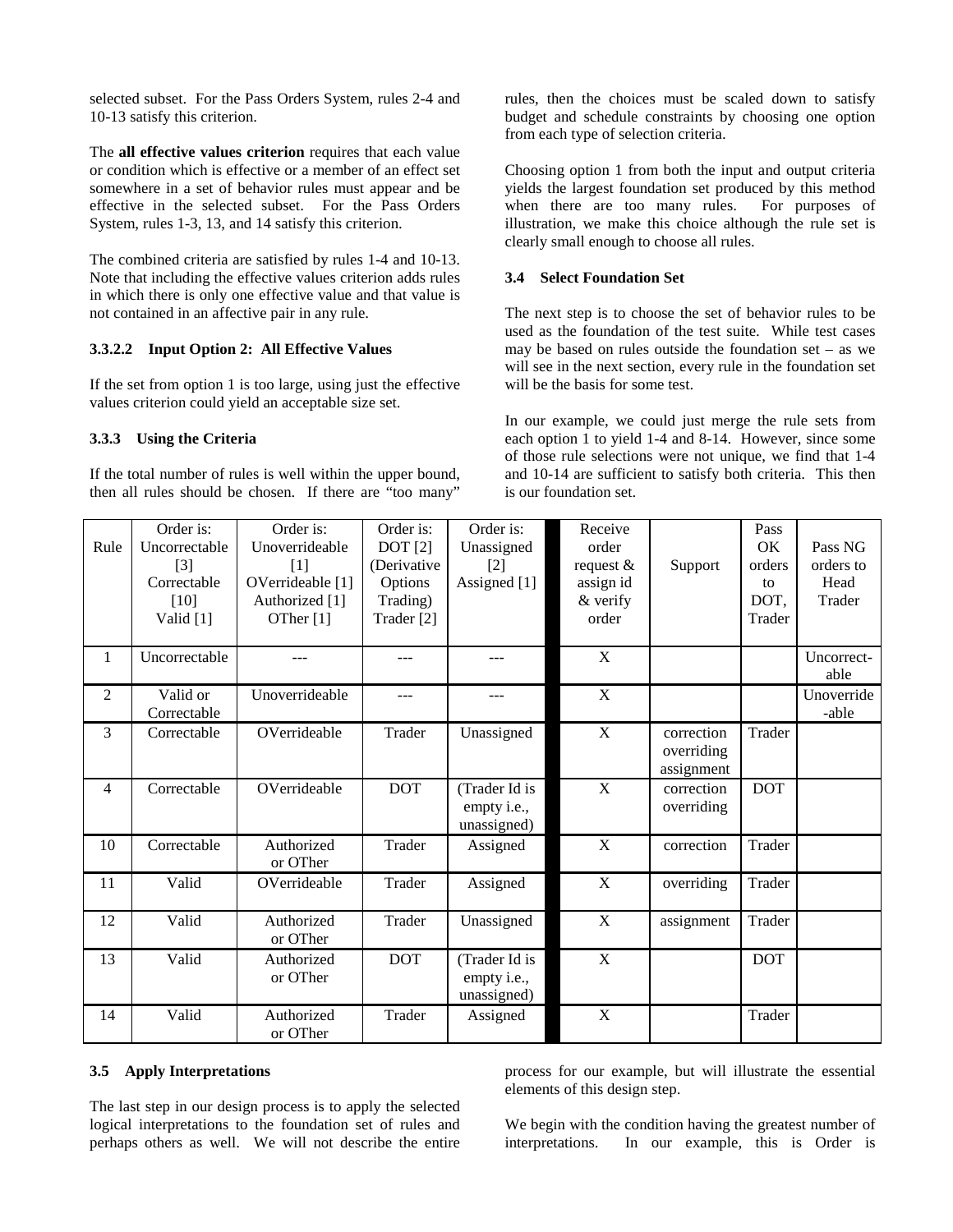Correctable. Let us assume that we have decided that testing 10 distinct interpretations for this condition is sufficient. Our problem is that there are only 4 opportunities to do this in the foundation set. We could just replicate one or more of these 4 rules until we had 10 sites, but since we need 6 more tests anyway, we choose new rules from outside the set in order to test more behavior patterns. It turns out that rules 5, 6, and 8 also provide opportunities, so we include them. We still need to replicate 3 of these 7 rules to provide the remaining sites. The choices made during the process of selecting outside the foundation set or choosing which rule to replicate may be influenced by the upcoming need to site interpretations for other conditions – especially those with large numbers.

We reapply this process to the interpretation with the next greatest number until finally all selected interpretations have been sited. This ends the process and provides our suite of tests. An example of a final result is:

| Test           | Order is:<br>Uncorrectable<br>$[3]$<br>Correctable<br>[10]<br>Valid [1] | Order is:<br>Unoverrideable<br>[1]<br>OVerrideable [1]<br>Authorized [1]<br>OTher [1] | Order is:<br>DOT[2]<br>(Derivative<br>Options<br>Trading)<br>Trader [2] | Order is:<br>Unassigned<br>$[2]$<br>Assigned [1] | Receive<br>order<br>request &<br>assign id<br>& verify<br>order | Support                                | Pass<br>OK<br>orders<br>to<br>DOT,<br>Trader | Pass NG<br>orders to<br>Head<br>Trader |
|----------------|-------------------------------------------------------------------------|---------------------------------------------------------------------------------------|-------------------------------------------------------------------------|--------------------------------------------------|-----------------------------------------------------------------|----------------------------------------|----------------------------------------------|----------------------------------------|
| 1              | Uncorrectable<br>1                                                      | $\overline{a}$                                                                        | $---$                                                                   | $---$                                            | $\mathbf X$                                                     |                                        |                                              | Uncorrect-<br>able                     |
| $\overline{2}$ | Uncorrectable<br>$\overline{2}$                                         | $\overline{a}$                                                                        | ---                                                                     | ---                                              | $\mathbf X$                                                     |                                        |                                              | Uncorrect-<br>able                     |
| 3              | Uncorrectable<br>3                                                      | ---                                                                                   | ---                                                                     | ---                                              | $\mathbf X$                                                     |                                        |                                              | Uncorrect-<br>able                     |
| 4              | Correctable<br>1                                                        | Unoverrideable                                                                        | ---                                                                     | ---                                              | $\overline{X}$                                                  |                                        |                                              | $\overline{Unoverride}$<br>-able       |
| 5              | Correctable<br>$\overline{c}$                                           | OVerrideable                                                                          | Trader<br>1                                                             | Unassigned<br>1                                  | $\mathbf X$                                                     | correction<br>overriding<br>assignment | Trader                                       |                                        |
| 6              | Correctable<br>3                                                        | OVerrideable                                                                          | <b>DOT</b><br>$\mathbf{1}$                                              | (Trader Id is<br>empty i.e.,<br>unassigned)      | $\mathbf X$                                                     | correction<br>overriding               | <b>DOT</b>                                   |                                        |
| $\tau$         | Correctable<br>$\overline{4}$                                           | OVerrideable                                                                          | Trader<br>$\overline{2}$                                                | Assigned                                         | $\overline{X}$                                                  | correction<br>overriding               | Trader                                       |                                        |
| 8              | Correctable<br>5                                                        | Authorized                                                                            | Trader<br>$\gamma$                                                      | Unassigned<br>$\mathfrak{D}$                     | $\mathbf X$                                                     | correction<br>assignment               | Trader                                       |                                        |
| 9              | Correctable<br>6                                                        | OTher                                                                                 | <b>DOT</b><br>$\mathfrak{2}$                                            | (Trader Id is<br>empty i.e.,<br>unassigned)      | $\mathbf X$                                                     | correction                             | <b>DOT</b>                                   |                                        |
| 10             | Correctable                                                             | OTher                                                                                 | Trader<br>?                                                             | Assigned                                         | $\boldsymbol{\mathrm{X}}$                                       | correction                             | Trader                                       |                                        |
| 11             | Correctable<br>8                                                        | Authorized                                                                            | Trader<br>$\overline{\mathcal{C}}$                                      | Assigned                                         | $\mathbf X$                                                     | correction                             | Trader                                       |                                        |
| 12             | Correctable<br>9                                                        | OTher                                                                                 | Trader<br>?                                                             | Assigned                                         | $\mathbf X$                                                     | correction                             | Trader                                       |                                        |
| 13             | Correctable<br>10                                                       | Authorized                                                                            | Trader<br>?                                                             | Assigned                                         | $\mathbf X$                                                     | correction                             | Trader                                       |                                        |
| 14             | Valid                                                                   | OVerrideable                                                                          | Trader<br>$\gamma$                                                      | Assigned                                         | $\mathbf X$                                                     | overriding                             | Trader                                       |                                        |
| 15             | Valid                                                                   | OTher                                                                                 | Trader<br>$\overline{\mathcal{L}}$                                      | Unassigned<br>$\overline{?}$                     | $\mathbf X$                                                     | assignment                             | Trader                                       |                                        |
| 16             | Valid                                                                   | Authorized                                                                            | <b>DOT</b><br>$\overline{\mathcal{L}}$                                  | (Trader Id is<br>empty i.e.,<br>unassigned)      | $\overline{X}$                                                  |                                        | <b>DOT</b>                                   |                                        |
| 17             | Valid                                                                   | Authorized                                                                            | Trader<br>$\overline{\mathcal{L}}$                                      | Assigned                                         | $\mathbf X$                                                     |                                        | Trader                                       |                                        |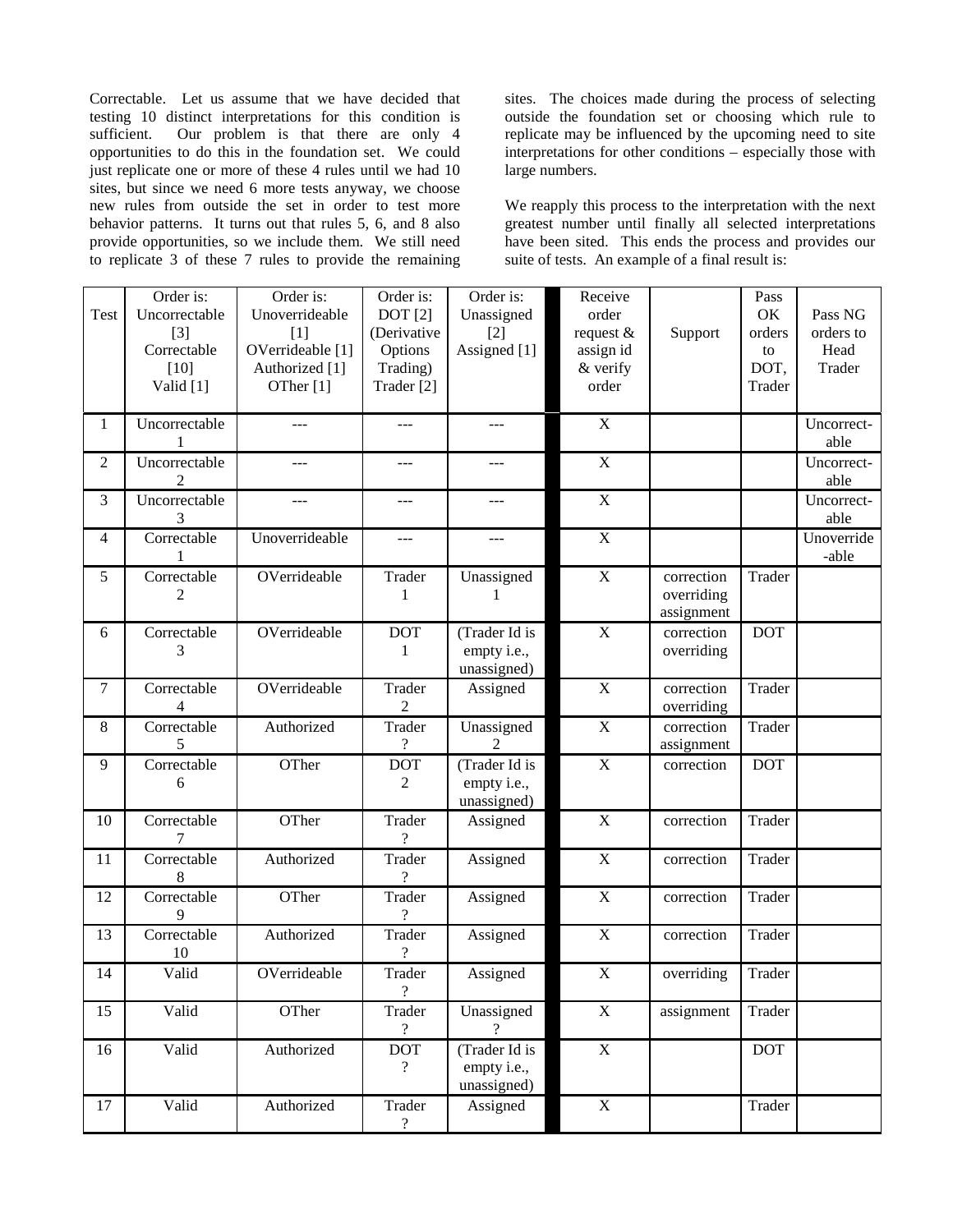If the number of tests grows too large, we must reevaluate our decisions about selecting interpretations, constructing the rule selection strategy, or both.

### **References**

- [1] John Joseph Chilenski and Steven P. Miller. Applicability of Modified Condition/Decision Coverage to Software Testing. Software Engineering Journal, 9(5):193-200, September 1994.
- [2] David Cohen, Siddhartha Dalal, Jesse Parelius, and Gardner Patton. The Combinatorial Approach to Automatic Test Generation. IEEE Software 13( 5): 83-88 September 1996
- [3] David Gelperin. Ultra-Understandable Logic Tables. submitted for publication and available at [www.stqe.net i](http://www.stqe.net/)n the interest areas - software testing – tools/automation – library
- [4] Glenford Myers. The Art of Software Testing. Wiley 1979
- [5] E. Weyuker, T. Goradia, and A. Singh. Automatically generating test data from a Boolean specification. IEEE Transactions on Software Engineering, 20(5):353-363, May 1994

### **Appendix -- Elements of the Pass Orders System Logic Model**

### **1. Abstract of Pass Orders System**

This system is a partially automated front-end to a set of financial trading systems. The system handles orders for stock and bonds as well as options (e.g., puts and calls).

The system is fed by electronic and manual order sources and sends output to Traders, Head Traders, and the Derivative Options Trading (DOT) system.

It interacts with humans who provide manual orders as well as fix, authorize, or assign the electronic or manual orders.

The system:

- 1. accepts either new manual, new electronic, or modified orders,
- 2. assigns an order number to new orders,
- 3. verifies each order,
- 4. supports the fixing of invalid or unauthorized orders that can be fixed,
- 5. supports the assignment to a Trader of proper, but unassigned, orders for stocks or bonds,
- 6. rejects uncorrectable or unoverrideable orders to a Head Trader,
- 7. passes proper options orders to the DOT system, and
- 8. passes proper, assigned orders for stocks or bonds to a Trader
- **2. User Population Diagram in Pass Orders System Logic Model**

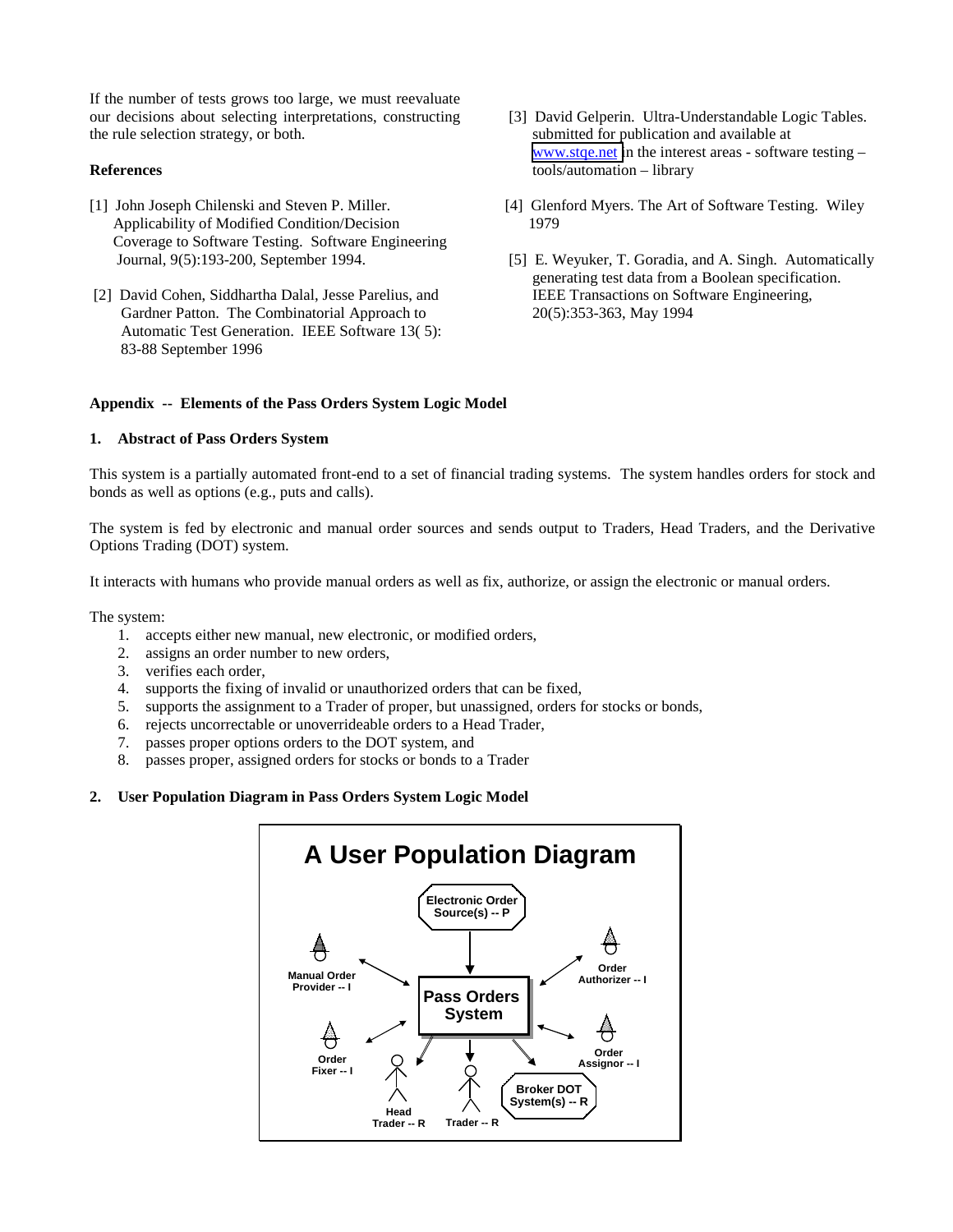# **3a. Basic Profile of Customer Order in Pass Orders System Logic Model**

| Object   | Attribute             | Attribute        | Attribute        | Value Name          | Value          |
|----------|-----------------------|------------------|------------------|---------------------|----------------|
| Name     | Name                  | Description      | Identifier       |                     | Definition     |
| Customer | Order                 | Unique           |                  |                     |                |
| Order    | Identifier            | identifier       | At <sub>01</sub> |                     |                |
|          | <b>Order Date</b>     | Date order       |                  |                     |                |
|          |                       | taken            | At $02$          |                     |                |
|          | Order Time            | Time order       |                  |                     | $0 \leq$ value |
|          |                       | taken            | At03             | Valid               | ≤ 2359         |
|          | Order Taker           | Id of order      |                  |                     |                |
|          |                       | taker            | At04             |                     |                |
|          | Customer              | Unique           |                  |                     |                |
|          | Identifier            | identifier       | At $05$          |                     |                |
|          | Security              | Unique           |                  |                     |                |
|          | Identifier            | identifier       | At <sub>06</sub> |                     |                |
|          | Order Type            | Code for type    |                  | <b>Buy</b>          | Buy            |
|          |                       | of order         | At $07$          | <b>Buy to Cover</b> | BuyC           |
|          |                       |                  |                  | Sell                | Sell           |
|          | Order                 | # of units to be |                  | Valid               | $0 <$ value    |
|          | Quantity              | traded           | At <sub>08</sub> |                     |                |
|          | Order                 | Code for time    |                  | Day                 | Day            |
|          | Duration              | order is valid   | At <sub>09</sub> | 'til Canceled       | TCan           |
|          |                       |                  |                  | Fill or Kill        | ForK           |
|          |                       |                  |                  | On the Open         | Open           |
|          | <b>Security Price</b> | Code for type    |                  | Market              | Mark           |
|          | Type                  | of price         | At10             | Limit               | Limt           |
|          |                       |                  |                  | <b>Stop Loss</b>    | Stop           |
|          | Security Price        | Bound on         |                  |                     |                |
|          | Limit                 | trade price      | At11             |                     |                |
|          | Trade                 | Code for type    |                  | Cash                | $\mathcal{C}$  |
|          | Payment Type          | of payment       | At12             | Margin              | M              |
|          | Trader                | Unique           |                  | Assigned            | Not Empty      |
|          | Identifier            | identifier       | At $13$          |                     |                |
|          | Authorizer            | Unique           |                  |                     |                |
|          | Identifier            | identifier       | At14             |                     |                |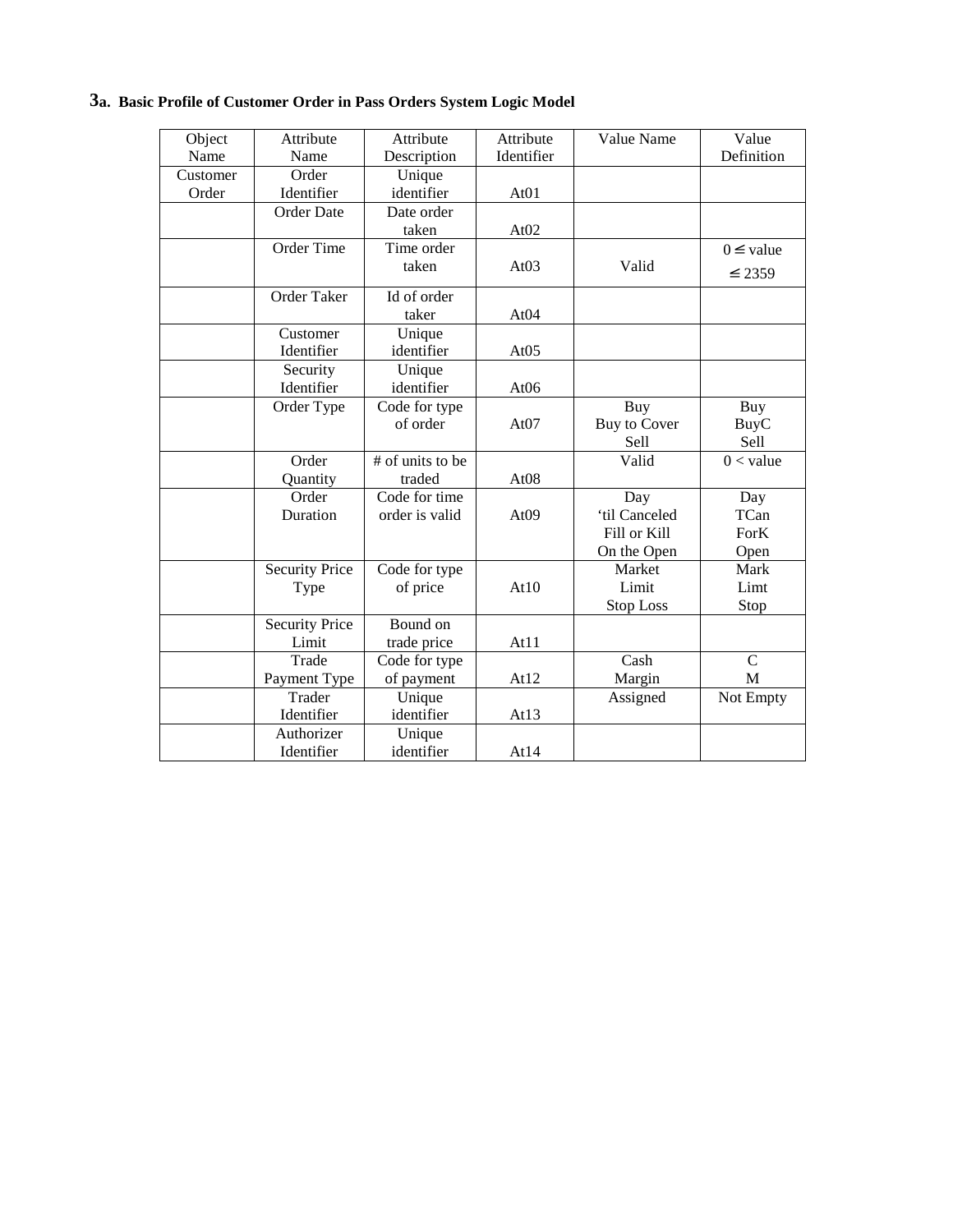# **3b. Derived Profile of Customer Order in Pass Orders System Logic Model**

| <b>Object Name</b> | Derived               | Attribute          | Value Name     | Value Definition                  |
|--------------------|-----------------------|--------------------|----------------|-----------------------------------|
|                    | <b>Attribute Name</b> | Description        |                |                                   |
|                    |                       | Validity of all    |                |                                   |
| Customer           | Correctness           | fields, but trader |                |                                   |
| Order              |                       | & authorizer       |                |                                   |
|                    |                       |                    | Valid          | At02 through At12 all valid       |
|                    |                       |                    |                | At 05 & At 06 valid, but at least |
|                    |                       |                    | Correctable    | one of At02 through At04 and      |
|                    |                       |                    |                | At07 through At12 not valid       |
|                    |                       |                    | Uncorrectable  | At05 or At06 not valid            |
|                    |                       | Order              |                |                                   |
|                    | Authorization         | authorization      |                |                                   |
|                    |                       | situation          |                |                                   |
|                    |                       |                    | Authorized     | At $14$ is (non-empty & valid)    |
|                    |                       |                    |                | Order is valid and At14 is        |
|                    |                       |                    | Overrideable   | invalid, but order value $<$ 50K  |
|                    |                       |                    |                | At14 is invalid,                  |
|                    |                       |                    | Unoverrideable | but order value $\geq$ 50K        |
|                    |                       |                    | Other          | At 14 is (empty $\&$ valid)       |
|                    |                       | Assignment to      |                |                                   |
|                    | Assignment            | trader situation   |                |                                   |
|                    |                       |                    | Assigned       | At $13$ is (non-empty & valid)    |
|                    |                       |                    |                | At 13 is (non-empty $&$ invalid)  |
|                    |                       |                    | Unassigned     | or empty                          |

# **3c. Basic Profile of Security in Pass Orders System Logic Model**

| Object   | Attribute           | Attribute         | Attribute  | Value Name    | Value              |
|----------|---------------------|-------------------|------------|---------------|--------------------|
| Name     | Name                | Description       | Identifier |               | Definition         |
| Security | Security            |                   |            |               |                    |
|          | Identifier          | Unique identifier | At01       |               |                    |
|          | Security            | Code for type of  |            | Bond / Stock  | <b>BOND / STCK</b> |
|          | Type                | security          | At $02$    | Put / Call    | PUT / CALL         |
|          |                     |                   |            | <b>NYSE</b>   | <b>NYSE</b>        |
|          | Exchange            | Place to trade    | At $03$    | Amex          | <b>AMEX</b>        |
|          |                     |                   |            | <b>NASDAQ</b> | <b>NASD</b>        |
|          |                     |                   |            | Non-US        | <b>NOUS</b>        |
|          | <b>Recent Price</b> | Price of a unit   | At04       |               |                    |

# **3d. Derived Profile of Security in Pass Orders System Logic Model**

| Object Name | Derived        | Attribute       | Value Name | Value Definition             |
|-------------|----------------|-----------------|------------|------------------------------|
|             | Attribute Name | Description     |            |                              |
| Security    | Derivative?    | Principal or    |            |                              |
|             |                | Derivative Type |            |                              |
|             |                | of Security     |            |                              |
|             |                |                 | Derivative | Security Type is Put or Call |
|             |                |                 |            | Security Type is Stock or    |
|             |                |                 | Principal  | Bond                         |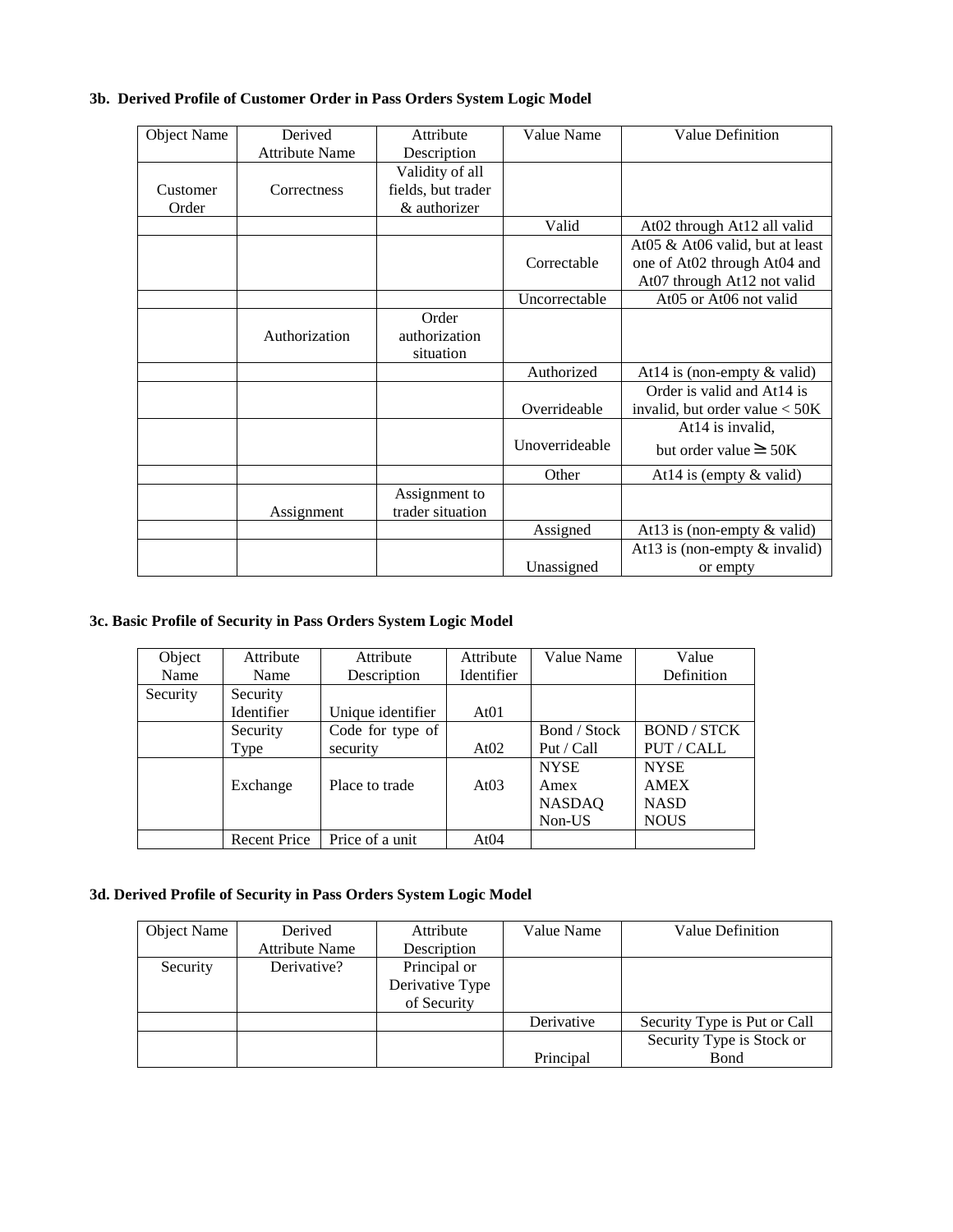# **3e. Condition Dependency Constraints in Pass Orders System Logic Model**

| <b>Implying Conditions</b> | Dependency<br>$TV$ pe | <b>Implied Conditions</b> |
|----------------------------|-----------------------|---------------------------|
| Security is Derivative     | ←→                    | Not (Trader is Assigned)  |

## **4a. Basic Reaction Dictionary in Pass Orders System Logic Model**

| Generic Name    | Specific            | Pre-Conditions<br>Post-Conditions          |                              |  |  |
|-----------------|---------------------|--------------------------------------------|------------------------------|--|--|
| Receive order   |                     |                                            |                              |  |  |
| request         |                     |                                            |                              |  |  |
|                 | Electronic          | Electronic order submitted                 | Electronic order received    |  |  |
|                 |                     |                                            | & Electronic count up 1      |  |  |
|                 | Manual              | Manual order submitted                     | Manual order received &      |  |  |
|                 |                     |                                            | Manual count up 1            |  |  |
|                 | Modified            | Modified order submitted                   | Modified order received      |  |  |
| Assign id       |                     | Electronic or Manual Order received        | Order id assigned            |  |  |
| Verify order    |                     | Order id assigned or                       | [Order is valid EOR          |  |  |
|                 |                     | Modified order received                    | Order is correctable EOR     |  |  |
|                 |                     |                                            | Order is uncorrectable] $\&$ |  |  |
|                 |                     |                                            | [Order is authorized EOR]    |  |  |
|                 |                     |                                            | Order is other EOR           |  |  |
|                 |                     |                                            | Order is overrideable EOR    |  |  |
|                 |                     |                                            | Order is unoverrideable] $&$ |  |  |
|                 |                     |                                            | [Order is assigned EOR       |  |  |
|                 |                     |                                            | Order is unassigned] $\&$    |  |  |
|                 |                     |                                            | [Order is trader EOR         |  |  |
|                 |                     |                                            | Order is DOT]                |  |  |
| Display problem |                     |                                            |                              |  |  |
| order           |                     |                                            |                              |  |  |
|                 | Invalid             | Order is correctable                       | Order is displayed           |  |  |
|                 | Unauthorized        | Order is overrideable                      | Order is displayed           |  |  |
|                 | Unassigned          | Order is trader & unassigned               | Order is displayed           |  |  |
| Pass order      |                     |                                            |                              |  |  |
|                 | Trader              | Order is valid, (authorized or other),     | Trader count up 1            |  |  |
|                 |                     | assigned, and trader                       |                              |  |  |
|                 | DOT system          | Order is valid, (authorized or other), and | DOT count up 1               |  |  |
|                 |                     | <b>DOT</b>                                 |                              |  |  |
|                 | Rejected count up 1 |                                            |                              |  |  |

# **4b. Derived Reaction Dictionary in Pass Orders System Logic Model**

| Derived Reaction   | <b>Basic Reactions</b>         |  |  |  |
|--------------------|--------------------------------|--|--|--|
| Support correction | Display invalid order          |  |  |  |
|                    | Receive modified order request |  |  |  |
|                    | Verify modified order          |  |  |  |
| Support overriding | Display unauthorized order     |  |  |  |
|                    | Receive modified order request |  |  |  |
|                    | Verify modified order          |  |  |  |
| Support assignment | Display unassigned order       |  |  |  |
|                    | Receive modified order request |  |  |  |
|                    | Verify modified order          |  |  |  |